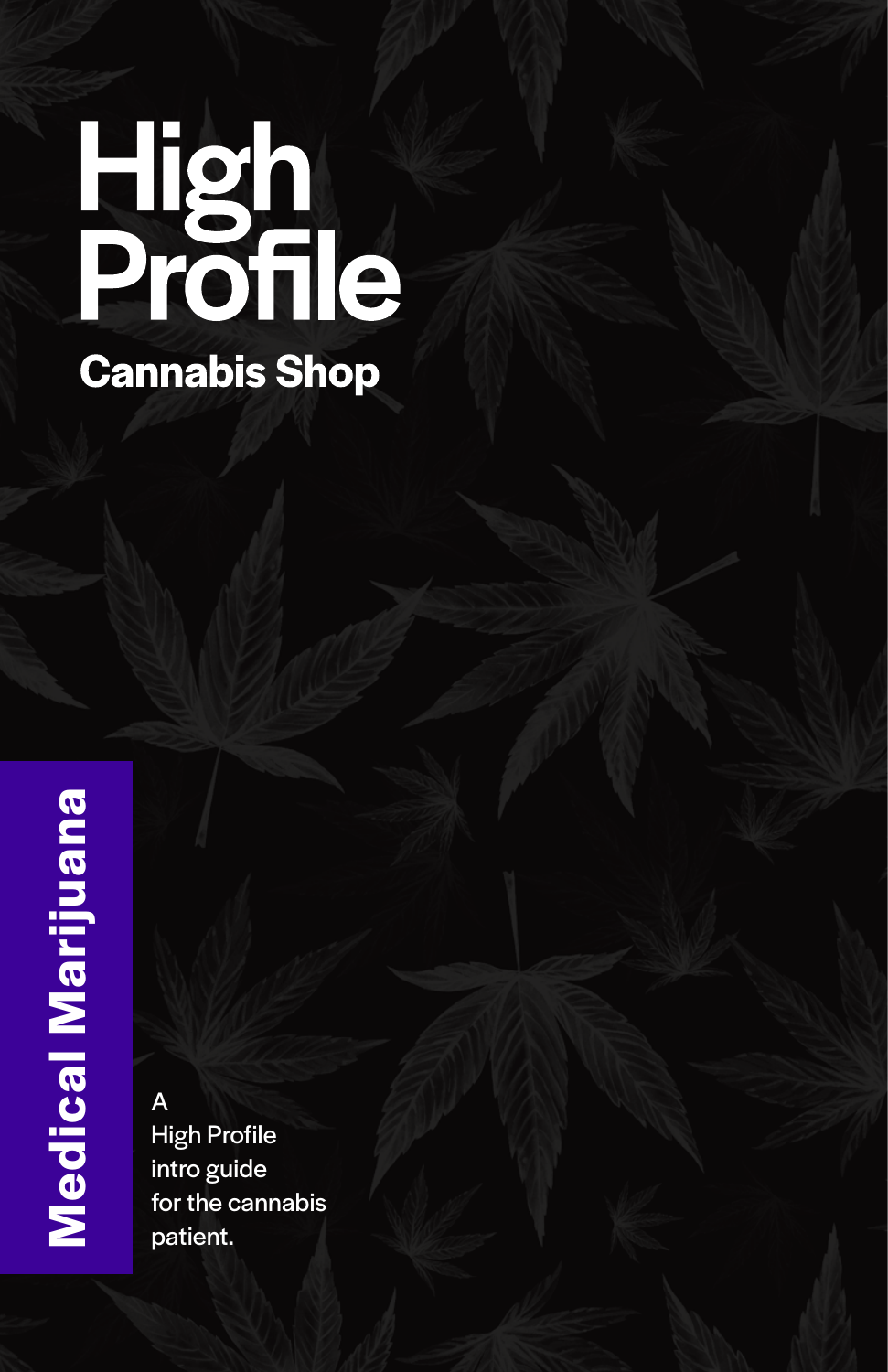

# High<br>Profile **Cannabis Shop**

As longtime industry insiders, we're dedicated to building the best experience and selection for our customers, serving as the premier cannabis destination for the communities in which we operate.

With a focus on full-spectrum products, we continually discover and proudly offer the industry's premier brands for both medical and recreational customers. Our budtenders are knowledgeable, attentive, and focused on helping shoppers enjoy the ultimate High Profile experience.

For menus and more info visit our website at **www.highprofilecannabis.com**

#### **So, what is Cannabis, its many types, and effects? Let's break it down.**

Cannabis generally refers to two plants with psychoactive properties known as Cannabis sativa and Cannabis indica. Cannabis is produced by drying and harvesting the flowers of these plants.

Cannabis has a wide range of effects, from uplifting to calming, energizing to relaxing, and everywhere in between. Cannabis is frequently prescribed to help with a range of medical conditions including chronic pain, glaucoma, poor appetite, and more. Science has only scratched the surface on cannabis's potential for treatment, and its many benefits are continually being studied.

#### **Types of Cannabis**

There are a few main types of cannabis – Indicas, Sativas, and Hybrids. These groupings are commonly used to categorize the effects the respective cannabis is likely to have when consumed. Indicas are known to be relaxing, Sativas uplifting, and Hybrids a combination of the two. It's important to note that these classifications are more tied to botanic groupings than the actual experience they provide – some Indicas might be uplifting, while you might find yourself 'couch locked' with a Hybrid or Sativa. Your cannabis experience will also be influenced by other factors, including the way it's consumed and how much is consumed. Your body's chemistry, mood, environment, and expectations are also components in the type of 'high' you will have. Here are some more general cannabis category guidelines:

**Indicas** are commonly known to provide a relaxing body high with happy, soothing, and sleepy effects. They are often used at night for unwinding and treating insomnia with both mentally and physically calming results.

**Sativas** are thought of as good daytime options because of their reputation as uplifting and energizing. The "head high" Sativa consumers experience is often said to increase focus and creativity while calming stress and anxiety.

**Hybrids** are a mix of Indicas and Sativa and often share the same parentage. Most cannabis strains are Hybrids, with pure Indicas and Sativas becoming increasingly rare. Hybrid effects are heavily influenced by their parent strains and often described as more 'Indica-leaning/dominant', 'Sativa-leaning/dominant', or 'balanced'.

**Cannabinoids** are naturally occurring compounds in cannabis that produce an array of effects on the body and mind. There are more than 100 varieties of cannabinoids, with Cannabidiol (CBD) and Tetrahydrocannabinol (THC) being two of the most frequently studied and wellunderstood.

**Tetrahydrocannabinol** (THC) THC is the main psychoactive compound in cannabis. THC is responsible for the "high" felt with cannabis use.

**Cannabidiol** (CBD) CBD is a psychoactive cannabinoid, yet it has no intoxicating or euphoria-inducing effects, meaning it will not get you "high." CBD is often used to help reduce inflammation and pain. carrying many of the same medicinal benefits as THC without the psychoactive effect. CBD may help ease nausea, migraines, seizures, and anxiety. Researchers are still studying the extent of CBD's medicinal uses.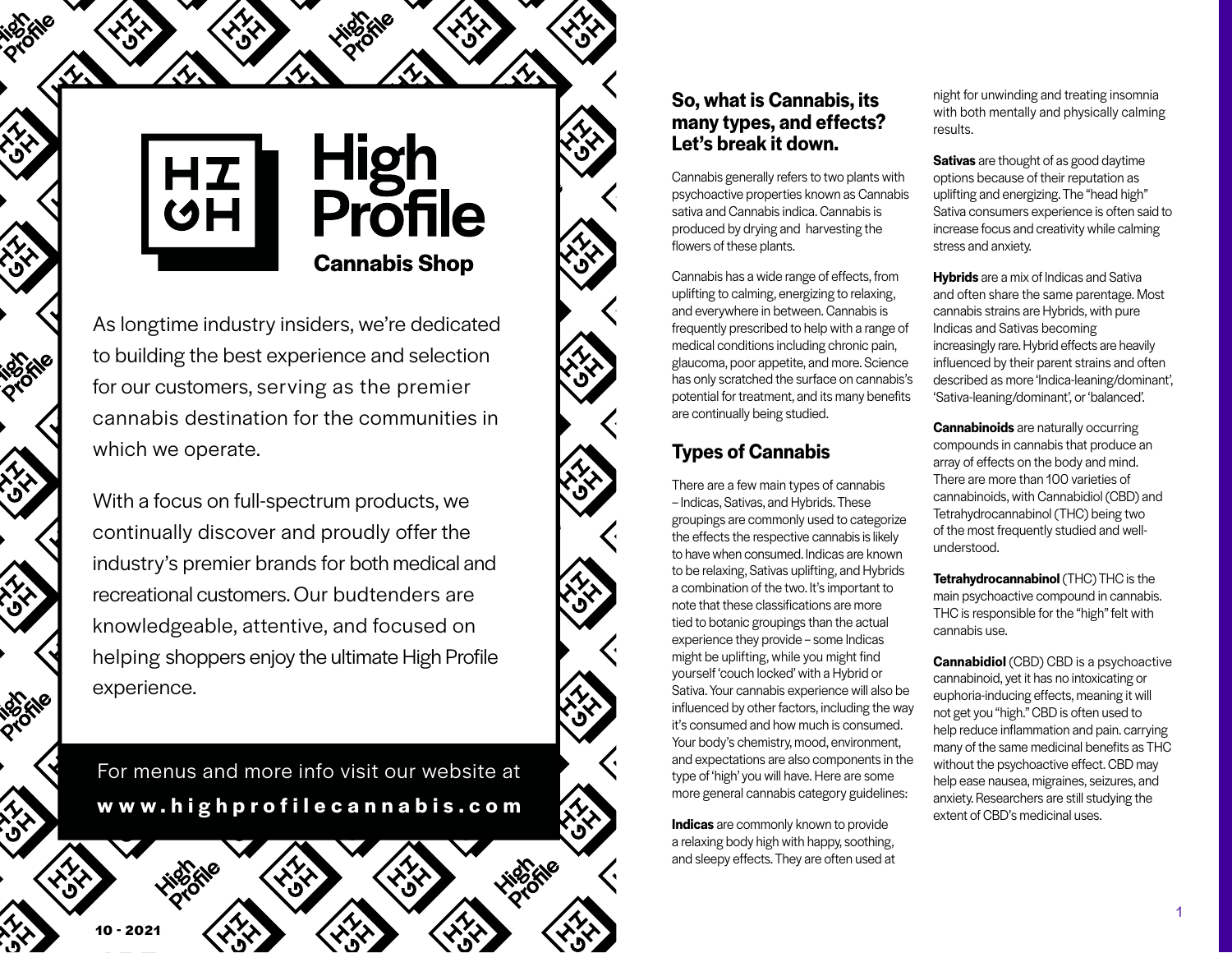#### **Terpenes**

Cannabis contains hundreds of terpenes giving each flower its unique scent and flavor profile. There are eight main umbrella terpenes in cannabis, each holding distinct flavors, scents, and commonly reported effects. Research in the field is increasing as it becomes more apparent terpenes have a direct influence on CBD and THC – known as the entourage effect. Terpenes are the aromatherapy of the botanical world and are also present in trees, flowers, fruit, hops, and more. When cannabis is dried and cured, the molecular structure of terpenes are changed causing them to become terpenoids.

**Pinene** – Pine flavor, also found in rosemary, parsley, and pine trees.

Believed to be anti-inflammatory, anti-bacterial, and a bronchial dilator.

**Humulene** – Woody flavor, also found in cloves and basil.

Believed to be anti-inflammatory and appetite suppressant.

**Limonene** – Citrus flavor, also found in peppermint, and orange peels.

Believed to be uplifting, anti-anxiety, and an antidepressant.

**Myrcene** – Earthy flavor, also found in thyme and hops.

Believed to be euphoria-inducing, relaxing, and responsible for 'couch lock'. **Caryophyllene** – Spicy flavor, also found in cinnamon and black pepper.

Believed to be anti-anxiety and an analgesic.

**Linalool** – Floral flavor, also found in lavender. Believed to be anti-epileptic and anti-anxiety.

**Ocimene** – Sweet flavor, also found in mint and orchids.

Believed to be anti-inflammatory and anti-oxidative.

**Terpinolene** – Herbal flavor, also found in nutmeg and cumin.

Believed to be anti-bacterial and sleep-inducing.

# **Getting Started**

If this is your first experience with cannabis, or if you're revisiting cannabis after abstaining for some time, we recommend starting off slowly with small doses spread out over time. The effects of cannabis can last anywhere from one to eight hours, and be influenced by your metabolism, body type, and weight. It's best to avoid mixing cannabis with alcohol, cigarettes, or other types of substances when first starting to consume.

Your High Profile Budtenders are here to help you discover the perfect products, methods, and doses to fit your unique needs.



There are many other types of terpenes in cannabis. We encourage you to research the available information to find the best strains for you. 2 3

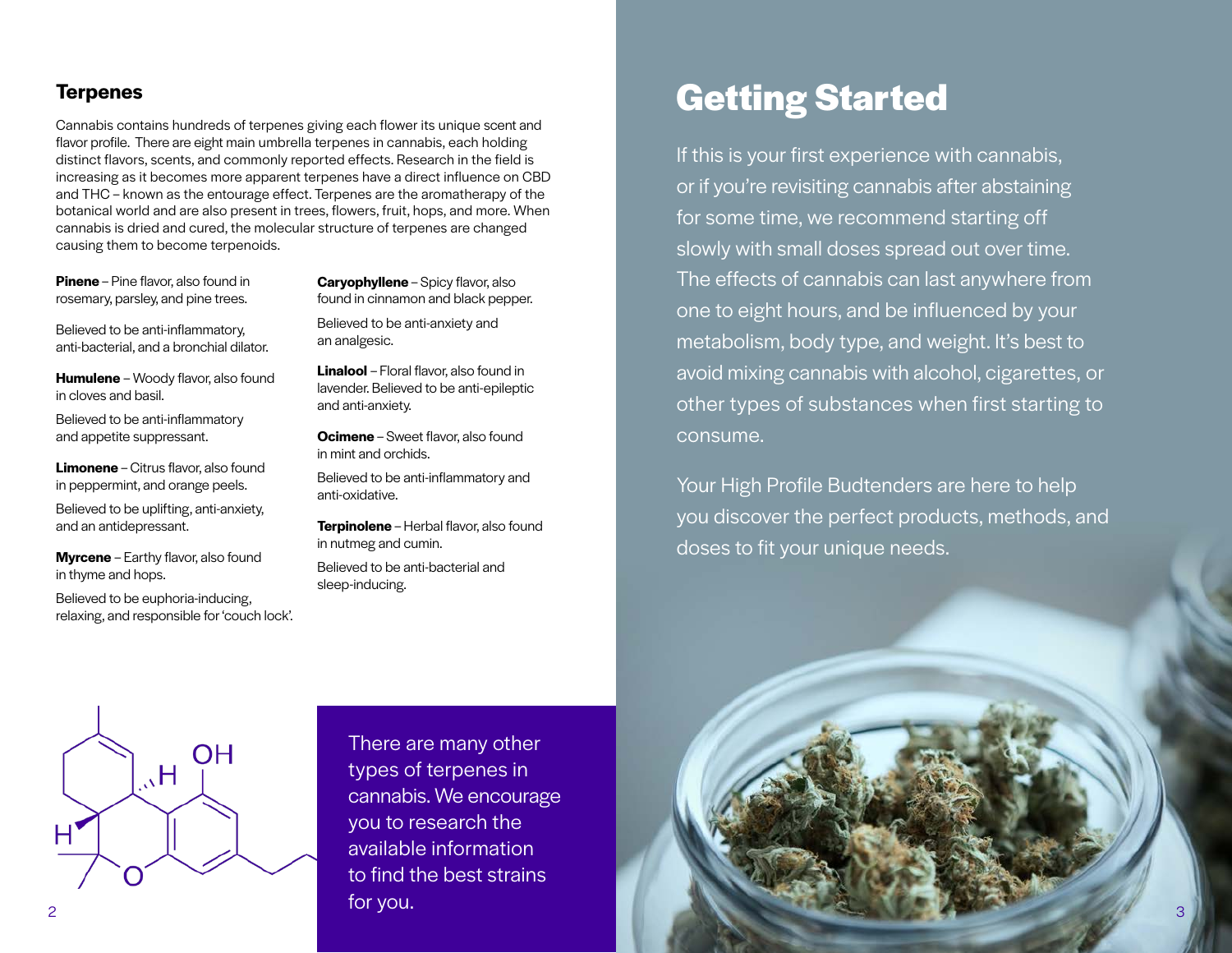

#### **Choosing a Consumption Method**

Because cannabis has different effects on everyone, there are many factors that should be taken into consideration when deciding which form to choose. Keep in mind, an active consumer of cannabis may have a much higher tolerance than someone who has never tried it before. See the methods of consumption listed below:

#### **Smoking/Vaping/Dabbing**

- When you feel the effect = seconds/minutes
- How long the effect lasts
- $= 1-3$  hours

Inhaling cannabis smoke is one of the quickest ways to feel its effects. How long the effects last depend upon how long smoke or vapor is held in the lungs before exhaling as well as how many puffs are taken per minute. Since smoking, vaping, and dabbing take a bit of practice, beginners are likely to experience shorter durations of effect.

#### **Edibles**

- When you feel the effect
- $= 1-3$  hours
- How long the effect lasts  $= 4-6$  hours

In addition to being more discreet, convenient, and easy to consume, edibles such as capsules, gummies, chocolate bars, or baked goods deliver longer-lasting therapeutic benefits. The speed with which the effects are felt can be increased by consuming edibles with foods that are high in saturated fats. Therefore, baked goods are a popular choice for cannabis edibles, especially those with coconut oil, which accelerates the absorption process.

#### **Tinctures**

- When you feel the effect = seconds/minutes
- How long the effect lasts  $= 4-6$  hours

Cannabis tinctures are placed under the tongue (known as the sublingual method) and absorbed into the bloodstream almost as quickly as smoking or vaporizing. After holding the dose under the tongue for a few seconds, it is then swallowed and processed by the digestive system increasing the duration of its effects.

#### **Topical**

- When you feel the effect
- = 30 minutes 1 hour
- How long the effect lasts  $= 6-8$  hours

Just as nicotine patches deliver a consistent dose of nicotine over the course of an entire day, a transdermal patch delivers a consistent dose of THC or CBD. Because it is applied to your skin, the dose is continuously absorbed into your bloodstream. What you give up in slower bioavailability, you gain in the longest-lasting therapeutic benefits of all ingestion methods.

#### **Storage**

If you plan on storing your cannabis for any length of time, make sure to limit product exposure to light, extreme temperatures, or very high or low humidities. This will protect your flower from losing terpenes, molding, or degrading. An opaque glass jar with an airtight seal is ideal for flower preservation. Cannabis-infused products may enjoy a longer shelf-life if refrigerated. Oils or tinctures can last up to years in an airtight container.

#### **Poisoning**

According to the CDC, edibles, or food and drink products infused with marijuana hold different risks associated with consumption, including increased risk of poisoning. Unlike smoking marijuana, edibles can:

• Take anywhere from 30 minutes to two hours to take effect. Not immediately feeling the effects or thinking the edibles are 'not working', some consume too many which can lead to poisoning and/or serious injury.

- Cause effects that last longer than expected depending on the amount, when you last ate, and medications or alcohol currently being used.
- Be very difficult to measure. The amount of THC, the active ingredient in marijuana, is very difficult to measure and is often not precisely known in edible products. Many users can be caught off-guard by the strength and long-lasting effects of edibles.

A small safety note on edibles here. Since becoming legal in many states, there has been an increase in cases of children accidentally ingesting marijuana products, mistaking them for candy or treats and resulting in emergency medical care. We strongly recommend keeping all edibles in a safe place securely out of reach of children.

(https://www.cdc.gov/marijuana/ health-effects.html).

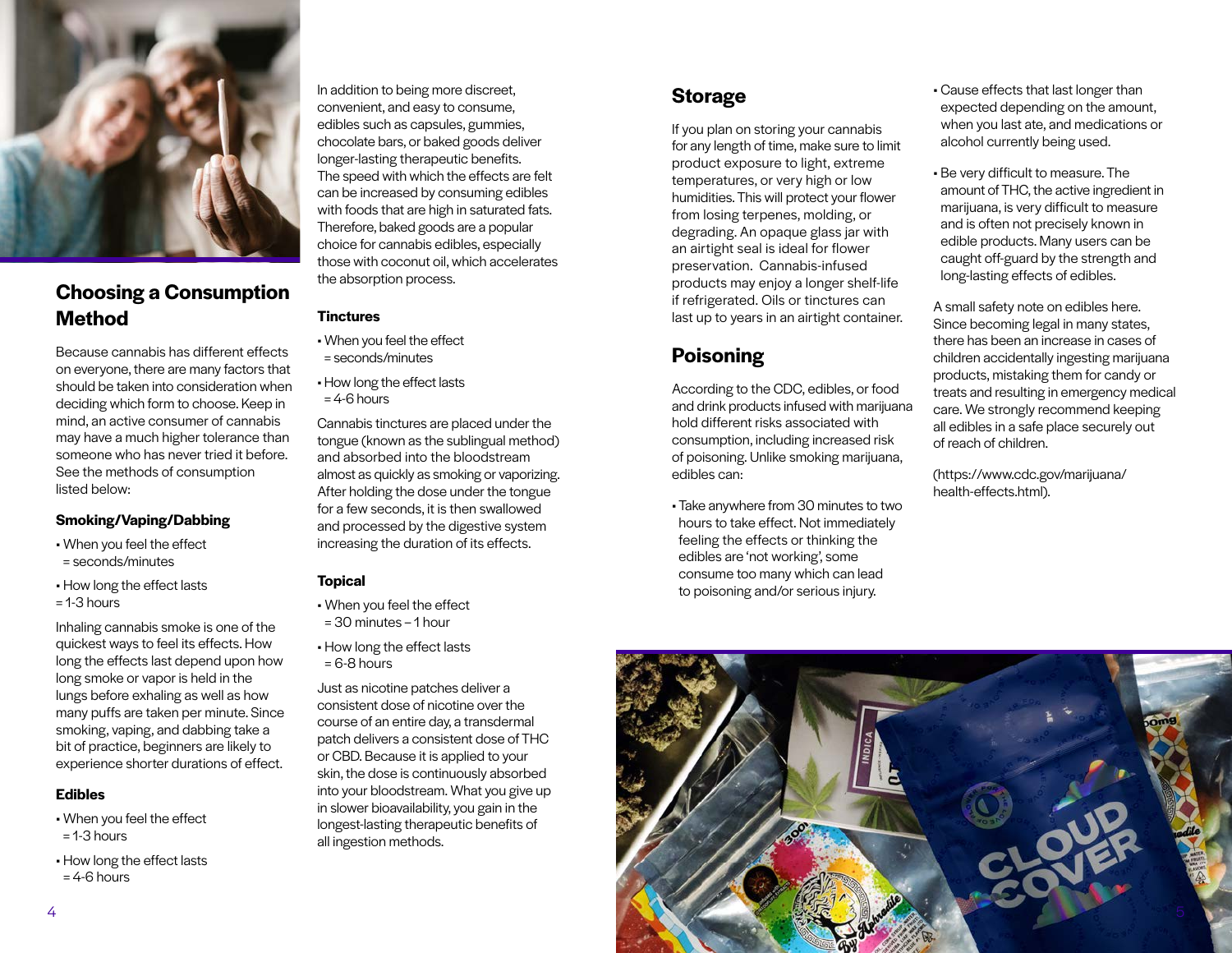

#### **Cannabis and Minors**

While the long-term benefits and risks of cannabis are still being studied, there is already extensive research highlighting its detrimental effects on minors and their development.

These risks include impaired attention, reduced IQ, memory, and ability to plan, decreased reaction time, judgment, and coordination, greater risk of dropping out of school, depression, and other mental health disorders.

#### **Potential Risks and Side Effects**

Marijuana use may have a wide range of effects, both physical and mental.

- Breathing Problems
- Increased Heart Rate
- Problems with child development during and after pregnancy
- Nausea and Vomiting

#### **Mental Effects:**

Long-term marijuana use has been linked to mental illness in some people, such as:

- temporary hallucinations
- temporary paranoia
- worsening symptoms in patients with schizophrenia—a severe mental disorder with symptoms such as hallucinations. paranoia, and disorganized thinking.

Marijuana use has also been associated with other mental health problems, such as depression, anxiety, and suicidal thoughts among teens. However, study findings are inconclusive.

See the back of this brochure for important phone numbers.

#### **High Profile is Committed to Social Equity & Social Justice**

As the development of the licensed cannabis industry continues, cannabis companies have a deep obligation to work toward righting the wrongs of the War on Drugs. High Profile is proud to help bring the benefits of legalized cannabis into affected communities and empower individuals from such communities to enter the burgeoning legal industry.

#### **Last Prisoner Project**

As the United States moves away from the criminalization of cannabis giving rise to a major new industry, there remains the fundamental injustice inflicted upon those who have suffered criminal convictions and the consequences of those convictions.

The Last Prisoner Project (LPP) is a nonprofit organization dedicated to cannabis criminal justice reform. LPP was founded in 2019 out of the belief that those profiting from the legal cannabis industry must also work to release and rebuild the lives of those who have suffered from cannabis criminalization.

#### **Advocacy & Education**

From squashing stigmas and shedding stereotypes to educating consumers around safe consumption, strong advocacy and education are vital to the advancement of cannabis. We are proud to help propel this advancement by supporting advocacy groups and granting select scholarships to students pursuing cannabis education.

#### **Food Insecurity**

Today, 40-million Americans struggle with a lack of consistent access to food. The food insecurity one in eight Americans faces serves as the catalyst for High Profile's Food Insecurity Initiatives. Partnering with local food banks, we are dedicated to eradicating food insecurity within communities where High Profile operates.



#### **Be Knowledgeable About Cannabis Law**

While studying your local laws may not be the most exciting part of exploring cannabis, the peace of mind you gain will enhance your confidence on your journey.

It's also important to be aware of local laws, rules, and restrictions, particularly those concerning the legal amount of cannabis you may purchase, where cannabis may be consumed, and how to legally travel with cannabis. Keep in mind cannabis remains federally illegal, and interstate travel is prohibited.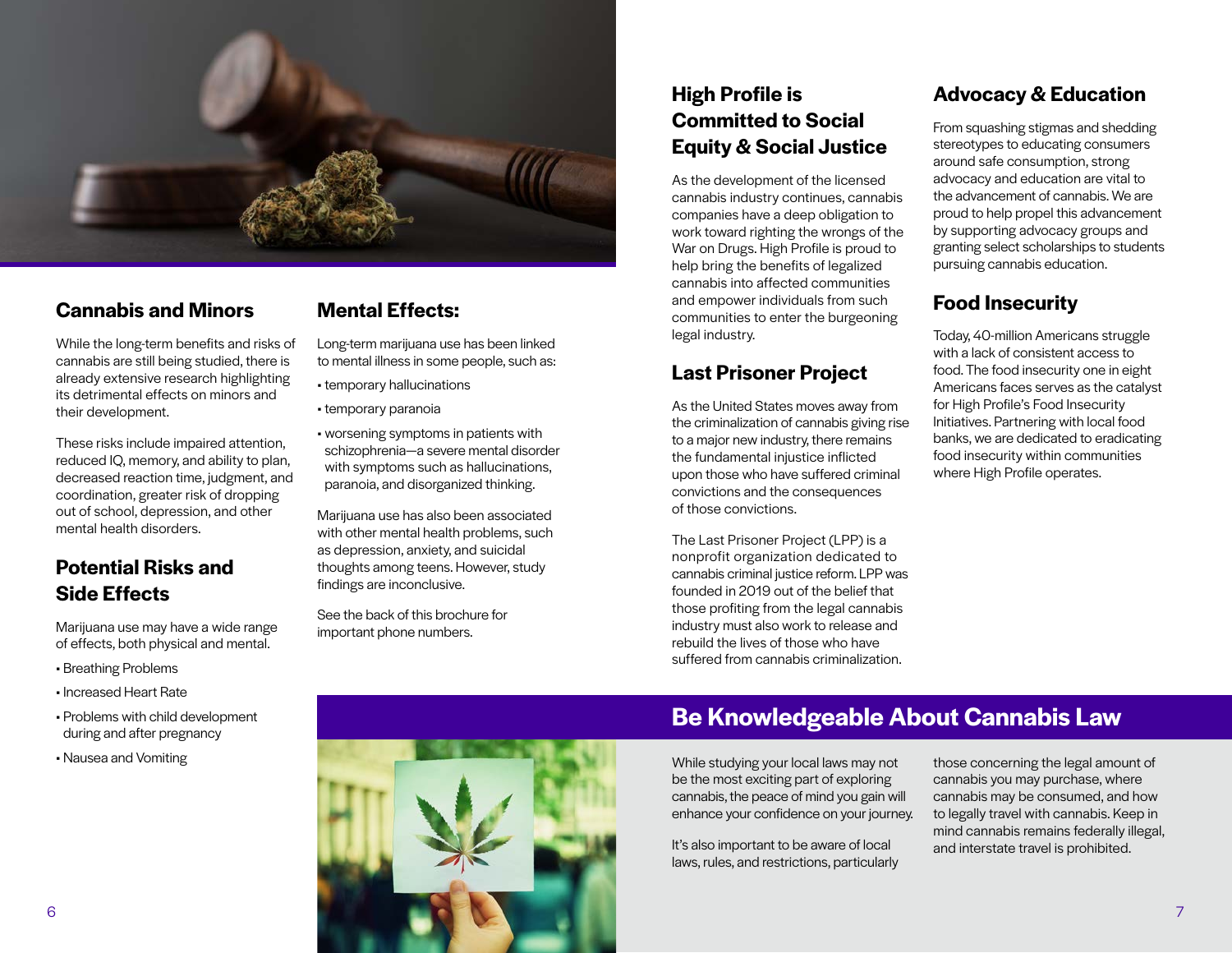## **Consumption in Public Places in Missouri**

According to Missouri state law, "no qualifying medical marijuana patient is allowed to consume marijuana for medical use in a public place unless otherwise provided by law."

#### **What is Considered a Public Place in Missouri?**

19 CSR 30-95.010 defines a public place as "any public or private property, or portion of public or private property, that is open to the general public, including but not limited to, sidewalks, streets, bridges, parks, schools, and businesses." While limiting in nature, the benefit is that the ruling goes on to state: "for purposes of designating a non-public place within a public place, the owner or entity of any such property may, but is not required to, provide one or more enclosed, private spaces where one qualifying patient may consume medical marijuana."

#### **Penalties for Consuming Cannabis Publicly in Missouri**

Persons found to be in possession of cannabis products, who are not medical marijuana licensed cardholders, are subject to penalties specific to the city, county, state, or federal regulations.

*If you'd like to learn more, check out 19 CSR 30-95.010 as provided by DHSS.*

#### **Local Missouri Resources**

#### **General**

National Drug and Alcohol Treatment Referral Service: 1-800-662-HELP

National Drug and Alcohol Abuse Referral Hotline: 800-821-4357

#### **St. Charles**

The Rehabilitation Institute of St. Louis: St. Peters 10 Hospital Dr. 3rd Floor. St. Peters MO 63376

New Seasons St. Charles Treatment Center: 2027 Campus Dr., St. Charles, MO 63301

Harris House Treatment and Recovery Center: 2706 S River Rd., St. Charles, MO 63303

#### **Columbia**

Boone Hospital Center: 1600 E Broadway, Columbia MO 65201

University Hospital: 1 Hospital Dr., Columbia MO 65212

Fulton Medical Center: 10 S Hospital Dr., Fulton MO 65251

Crossroads Substance Abuse Center: 573-256-8022

Family Counseling Center of Missouri Inc.: 573-449-3953

#### **St. Robert**

General Leonard Wood Army Community Hospital: 4430 Missouri Ave, Fort Leonard Wood, MO 65473

Mercy Clinic: 608 Old Rte 66, St Robert, MO 6558

Piney Ridge Center: 1000 Hospital Rd, Waynesville, MO 65583

#### **Cape Girardeau**

Cape Girardeau Metro Treatment Center: 760 S Kings Highway, Suite F, Cape Girardeau, MO 63703

Restart Recovery: 21 Doctors Park STE A, Cape Girardeau, MO 63703

Gibson Recovery Center: 340 S Broadview St #7707, Cape Girardeau, MO 63703

#### **St. Louis**

Kirkwood Medication Assisted Treatments - St Louis, MO Addiction Treatment: 111 Prospect Ave #201c, Kirkwood, MO 63122

St. Louis Addiction Counseling LLC: 7954 Big Bend Blvd, Webster Groves, MO 63119

Assessment & Counseling Solutions: 11648 Gravois Rd, St. Louis, MO 63126